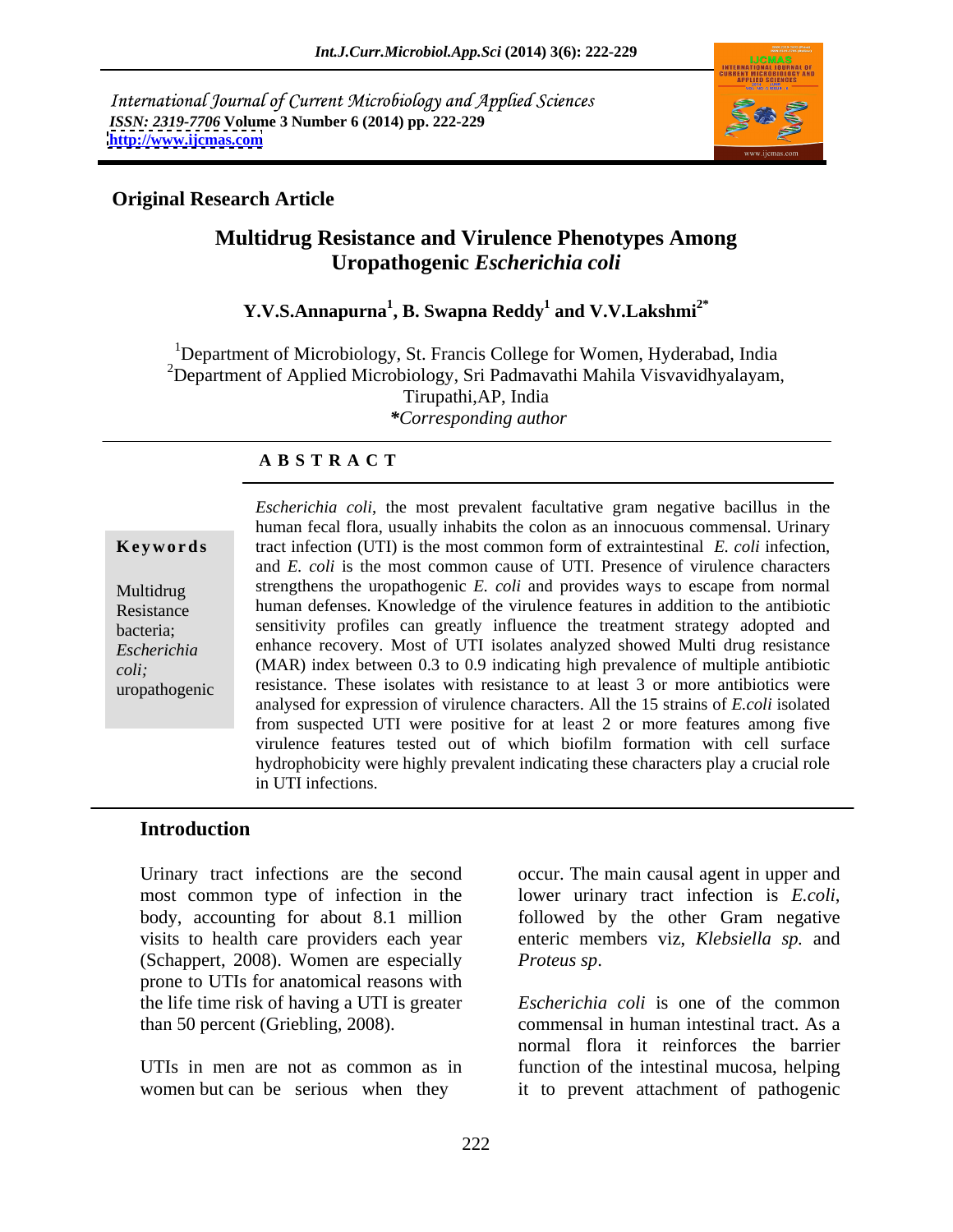microorganisms. However, when *E.coli*  enters into other sites, it can cause variety infections, wound infections, bacteraemia, were tested, against the following are considered to provide a pool for Cefoperazone (CFP:75µg), cefotaxime

The virulence of uropathogenic *E.coli* Amikacin (AMK:30 $\mu$ g), Netilmicin virulence factors including hemolysins, Sparfloxacin (SF:5µg), Ciprofloxacin Pathogenicity of UPEC also depends on lactamase inhibitor- Sublactum and resist the antibacterial agents enhances their pathogenicity (Stewart, 2001). The present study reports the drug resistance **Identificatio**<br> **Example 18 and the associated virulence factors MAR index** pattern and the associated virulence factors observed in *E.coli* isolated from UTI.

A total of 50 Gram negative isolates from suspected urinary tract infected patients attending Central Hospital, Mettuguda , Hyderabad, during July to September 2013 were included in the present study. All the identified based on colony morphology on Blood agar, MacConkey's agar, Gram techniques (Cappunccino 2001,Collee 1989). Sensitivity was determined by disc diffusion technique.Results were interpreted according to CLSI guidelines

### **Antibiotic susceptibility testing**

of infectious diseases such as urinary tract Susceptibility of isolates to antibiotics meningitis and soft tissue infections.  $E. coli$  present in the gastrointestinal tract antibiotics tested include  $\beta$  lactam groupinitiation of UTI (Mucheya (CF:30µg),Cefadroxil(CD:30µg), Gizachw,2013). Ceftriaxone (CTX:30µg), Ceptazidime (UPEC) is enhanced by production of (NET:30µg), Gentamicin (GEN:10µg) and hemaglutinins, colicins, siderophores and (CIP:5µg), Lomefloxacin (LM:10µg) that cytotoxic contracting factor. belong to Quinolone group and a  $\beta$ their resistance to phagocytosis and (SLB:20µg) obtained from Hi-media, bactericidal action of human serum as Mumbai. Antibiotic susceptibility testing well. Ability to adhere to uroepithelial was done on all isolates using the disk cells is mediated by fimbrial and diffusion as per Bauer-Kirby method nonfimbrial adhesions. Further, ability of according to the criteria of clinical and these microbial strains to produce biofilms laboratory standards institute (CLSI) were tested, against the following commonly used for UTI. The spectrum of antibiotics tested include  $\beta$  lactam group-Cefoperazone (CFP:75µg),cefotaxime (CPZ:30µg); Aminoglycoside group like Amikacin (AMK:30µg), Netilmicin Sparfloxacin (SF:5µg), Ciprofloxacin lactamase inhibitor- Sublactum (Wayne Pa, 2005).

### **Identification of MDR and determining MAR index**

**Materials and Methods** pattern of the isolates to the common **Clinical isolates** drug resistance (MDR) phenotype is taken Gram negative bacilli isolates were calculated as it provides a good indicator staining and by standard biochemical  $(K_{\text{rumnerman}} - 1983)$ The drug resistance pattern of the isolates was identified by observing the resistance antibiotics (Krumperman,1983).A multiple as resistance to 3 or more antimicrobial agents. Multiple antibiotic resistance (MAR) index, referred to as the number of antibiotics to which test isolate displayed resistance divided by total number of antibiotic to which the test organism was calculated as it provides a good indicator to evaluate the heath risk of the environments for each test isolates (Krumperman , 1983)

### **Detection of virulence factors**

(Wayne Pa , 2005). production, cell surface hydrophobicity, The virulence features like hemolysin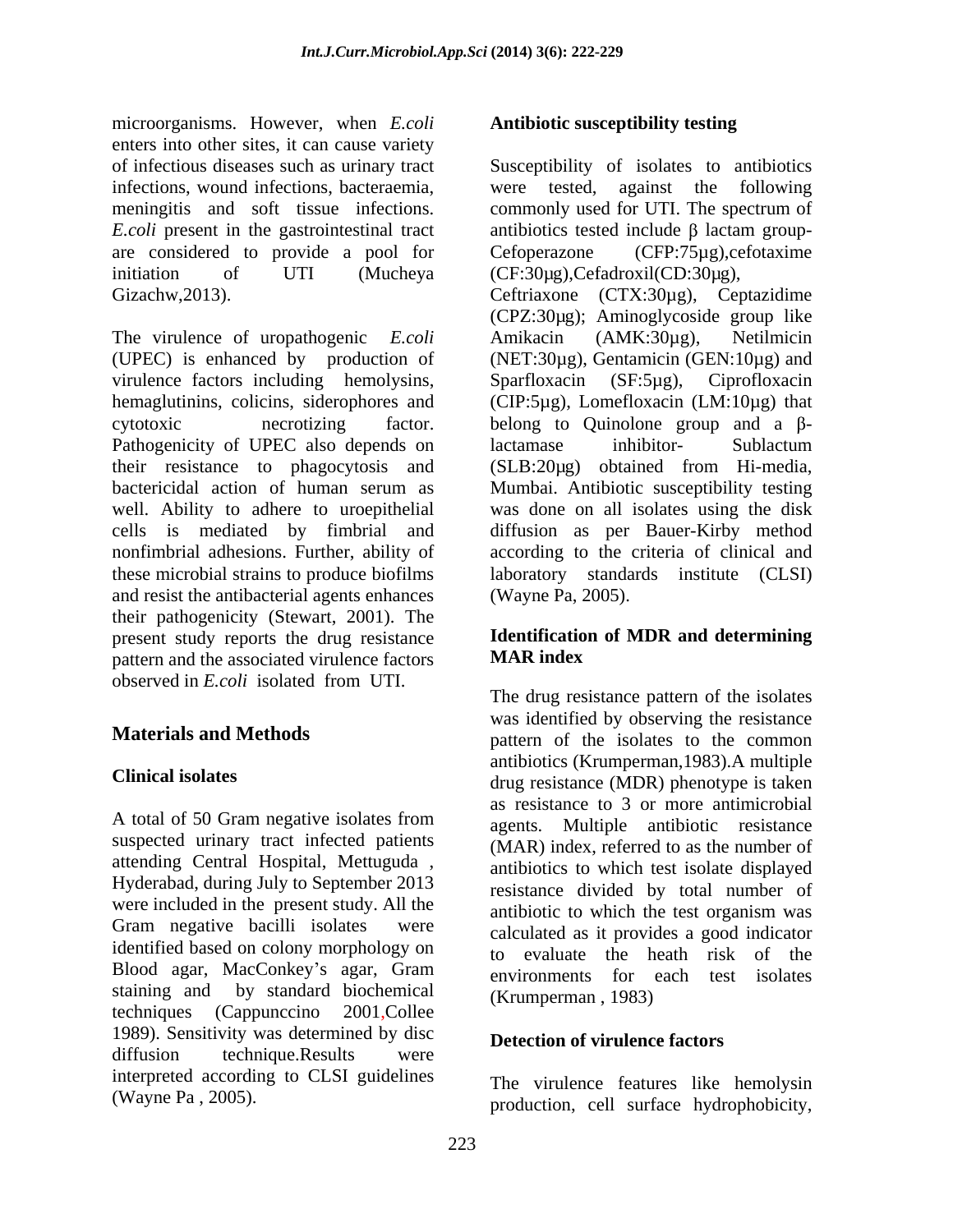hemagglutination capability, gelatinase,  $\beta$  The mechanism of the test involves a

isolates using modified Blood agar complex. medium with 5% of normal human blood (Collee,1989).

isolates was determined by using Salt briefly described. Ten microliter of isolate indicate strong biofilm formation. suspension made in phosphate buffer was Brownish or reddish growth was sulphate solution of different molar concentrations  $(0.2, 0.4, 1, 1.4, 2M)$  on a **Results and Discussion** glass slide. Visible clumping or aggregation of the organism was observed for one minute while rotating . UPEC strains that had SAT value less than or equal to 1.4M were considered studied for virulence features. All the hydrophobic. Strains showing aggregation in 0.002M phosphate buffer (pH 6.8) alone

(Collee, 1989). The plate is inoculated with<br>  $(93.33\%)$  was observed with<br>  $(93.33\%)$  was observed with test organism and inoculated at 37<sup>o</sup>C for 24h.The plate is then flooded with mercuric chloride solution . Development clearing around colonies were considered positive for gelatinase.

**Detection of lactamase production by isolates:** Production of  $\beta$  lactamases was determined by iodometric method by Sng

lactamase production and biofilm preliminary positive starch test as production of the MDR isolates were evidenced by the filter paper strip becomes determined. purple when iodine solution is added. The **Haemolysin production penicilloic** acid is produced by the action Plate hemolysis test was carried out for to iodide, which is then no longer detection of hemolysins produced by available to form the purple starch-iodine preliminary positive starch test as test area of the strip turns white if of penicillinase which converts the iodine complex.

**Cell surface hydrophobicity** heart infusion broth , sucrose, agar and The cell surface hydrophobicity of CRA plates were inoculated with test Aggregation Test(SAT) (Savita, 2011) as Black colonies with dry consistency mixed with equal amounts of ammonium considered as negative biofilm formation. **Biofilm production:** Congo red agar (CRA) medium was prepared with brain congo red indicator (Freeman *et. al*, 1989). organism and incubated at  $37^{\circ}$ C for 24 hrs. indicate strong biofilm formation. Brownish or reddish growth was

# **Results and Discussion**

were taken as auto agglutination.<br>The stead is the presence of multi-drug resistance may be related to the **Gelatinase test:** Gelatinase production was tested using gelatin agar  $\frac{1}{2}$  allows no spital isolates of *E.Cott.* As  ${}^{\circ}C$  for  $(93.33\%)$  was observed with of opacity in the medium and zone of sensitivity was observed with Nethiningheralgonization completion of the test involves a model of the mechanism of the best involves of  $\alpha$  and  $\alpha$  of  $\alpha$  and  $\alpha$  of  $\alpha$  and  $\alpha$  of  $\alpha$  and  $\alpha$  of  $\alpha$  and  $\alpha$  of  $\alpha$  and  $\alpha$  and  $\alpha$  and  $\alpha$  and  $\alpha$ Out of 50 Gram negative isolates obtained in UTI infected samples, 15 isolates were identified as *E.coli* and these strains were studied for virulence features. All the *E.coli* strains were multidrug resistant being resistance to 3 or more antibiotics tested. The presence of multi drug resistance may be related to dissemination of antibiotic resistance among hospital isolates of *E.coli*. As shown in Table 1 maximum resistance (93.33%) was observed with Lomefloxacin, followed by Cefoperazone (80%) and Cefadroxil (80 %). Higher sensitivity was observed with Netilimicin followed by Amikacin and Gentamicin where the resistance percent of isolates was between 6.66% to 20.00%.

As indicated in Fig 1 highest MAR index was 0.91 seen in one isolate, whereas 4 isolates showed a Mar index of 0.75 and majority of the isolates have MAR above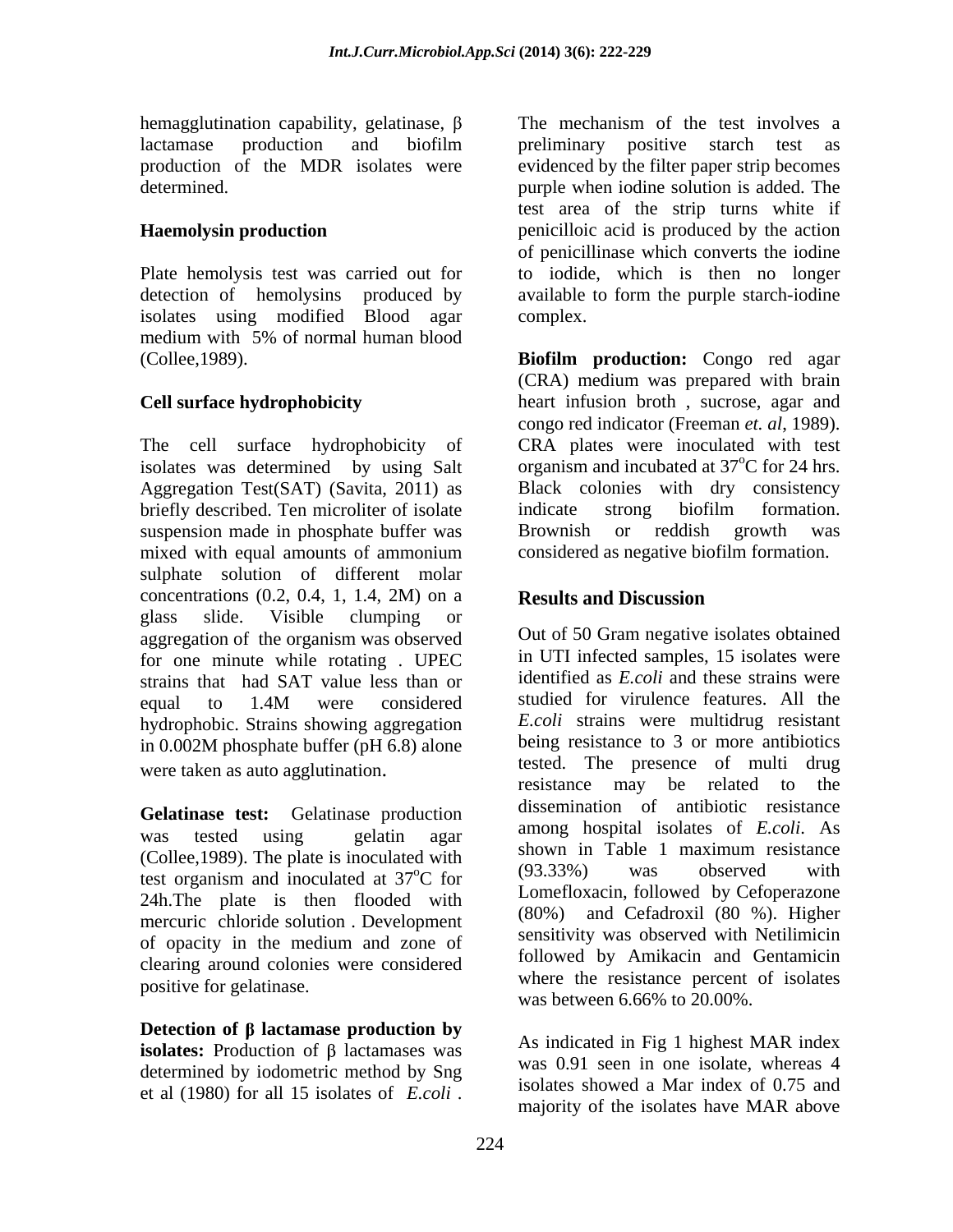0.2 A MAR index greater that 0.2 implies that the strain of such bacteria originate from an environment where several in urinary tracts and hence regarded as antibiotics have been used biofilm associated bacterial diseases. (Ehinmidu,2008). The present results suggest that a very large proportion of the *E.coli* isolates have been exposed to prostatitis, the association between antibiotics resulting in a alarming trend of rise of multiple antibiotic resistance and accumulation of MAR. It also reiterates to persist in the prostate also. Organisms the role of several external factors, like like *Citrobacter sp.* are also known to exposure to antibiotics, overdosing and indiscriminate usage of antibiotics in the associate with CAUTIs (catheter hospital and environment which is playing associated UTI) like fimbria, flagella, a crucial role in increased MAR index and capsules, biofilms, siderophores, leading to the spread in both commensal bacteriocins and LPS(Mark Shirtliff, and pathogens. 2009). Bacteria are lysed due to activity of

The studies of expression of virulence phenotypes among the UTI isolates and The alternate pathway of complement comparison of antibiotic profile and activation is potentially important than virulence phenotypes expressed among classical pathway in lysis. Bacterial *E.coli* isolates with MAR index above 0.6 resistance to killing by serum results due as shown in Table 2 and 3. The results to individual to combined effects of showed that a large proportion of the capsular bolysaccharides, isolates (73.30 %) had the capacity to form lipopolysaccharides and surface proteins. biofilms which is an important factor In the present study 33.50% isolates were determining virulence. Bacterial cells in observed to be mucoid. The hydrophobic the biofilm often display a variety of phenotypic differences from those in the planktonic culture. These include some phenotypic changes such as in motility, isolates, *i.e.*26.6% of the isolates from production of extracellular polysaccharide urine were observed to be hydrophobic. and increased resistance to antibiotic and This is consistent with the several earlier host defense system. The treatment of studies were more than 25-30% bacterial infections becomes hard as 20% of the bacterial genes are expressed bromoted adherence of bacteria to differently among biofilm producers uroepithelial cells (Sharma et al, 2007; leading to better protection against Raksha *et al*, 2003). antibiotics compared to free living cells (Stewart et al 2001; Whiteley et al 2001). The most important secreted virulence

important reason as to why the infections cannot be effectively treated and cured. *E.coli* infections are usually associated with the surface of either human tissue or indwelling devices such as catheters, used Although hemolysin is the main virulence factor by which *E. coli* causes acute prostatitis, the association between hemolysin and biofilm formation can result in increased ability of *E. coli* strains produce virulence factors known to associate with CAUTIs (catheter capsules, biofilms, siderophores, bacteriocins and LPS(Mark Shirtliff, 2009). Bacteria are lysed due to activity of complement system.

resistance to killing by serum results due capsular polysaccharides, In the present study 33.50% isolates were nature of isolate also aids the bacteria to adhere to various surfaces for colonization (Sharma *et al,* 2005). Four out of 15 isolates*, i.e*.26.6% of the isolates from studies were more than 25-30% hydrophobicity was observed which

Biofilm formation in  $E. coli$  isolates is an lipoprotein called  $\alpha$ -haemolysin (HlyA), Raksha *et al*, 2003).<br>The most important secreted virulence factor of uropathogenic E. coli is a which is associated with upper UTIs such as pyelonephritis.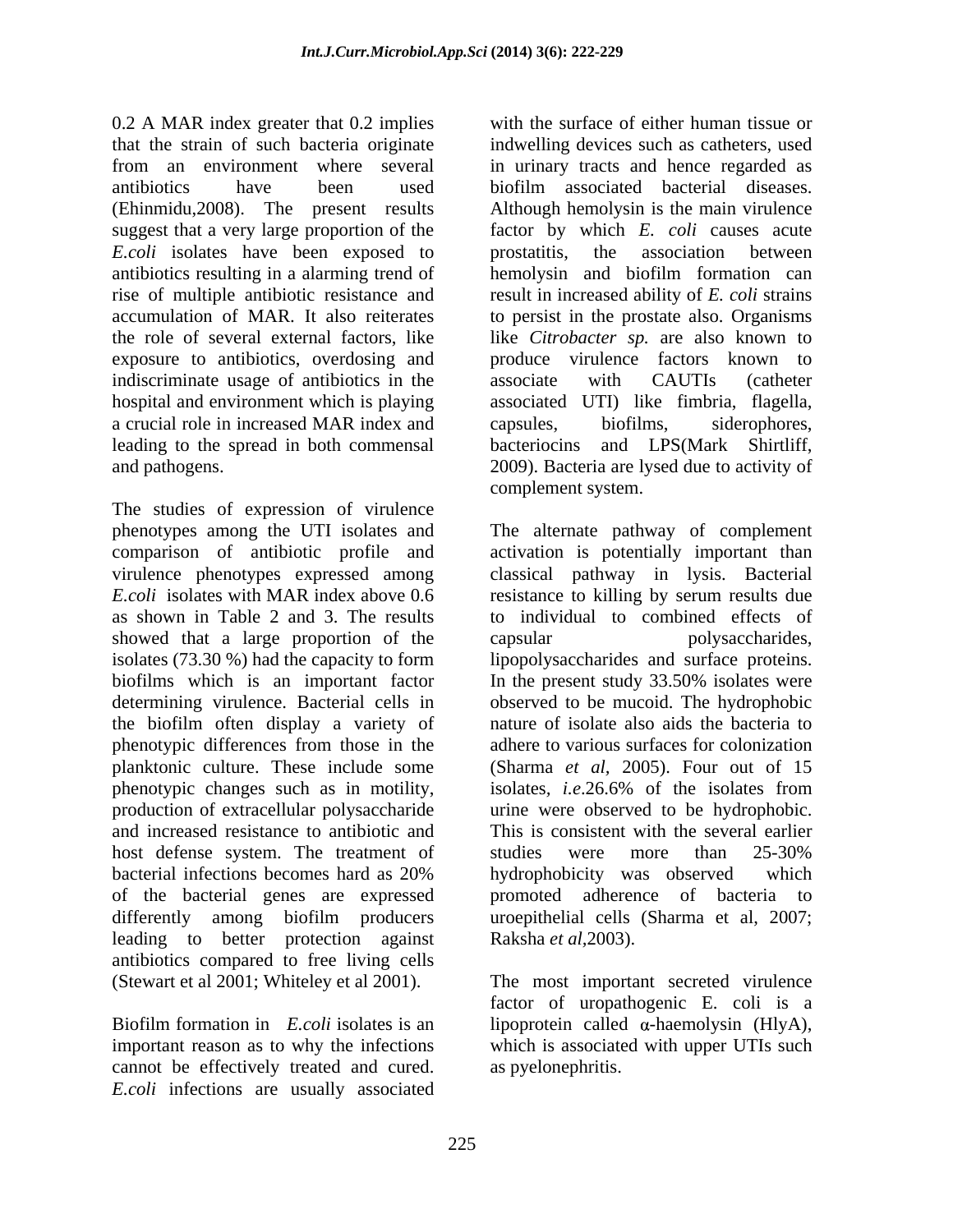| Antibiotics   | Concentration<br>(mcg) | No. of resistant<br>isolates | Percentage<br>observed |
|---------------|------------------------|------------------------------|------------------------|
| Lomefloxacin  | 10                     | 14                           | 93.33                  |
| Sparfloxacin  | $5\overline{)}$        | 11                           | 73.33                  |
| Ciprofloxacin | $5\overline{)}$        | 10                           | 66.66                  |
| Netilmicin    | 30                     |                              | 6.66                   |
| Gentamicin    | 10                     | $\mathfrak{Z}$               | 20.00                  |
| Amikacin      | 75                     | 2                            | 13.33                  |
| Sulbactum     | 20                     | 10                           | 66.66                  |
| Cefoperazone  | 75                     | 12                           | 80.00                  |
| Ceptazidime   | 30                     | 12                           | 80.00                  |
| Cefotaxime    | 30                     | 10                           | 66.66                  |
| Cefadroxil    | 30                     | 12                           | 80.00                  |
| Ceftriazone   | 30                     | 11                           | 73.33                  |

**Table.1** Antibiotic resistance pattern observed among *E.coli*

**Figure.1** MAR index among the *E.coli* isolates

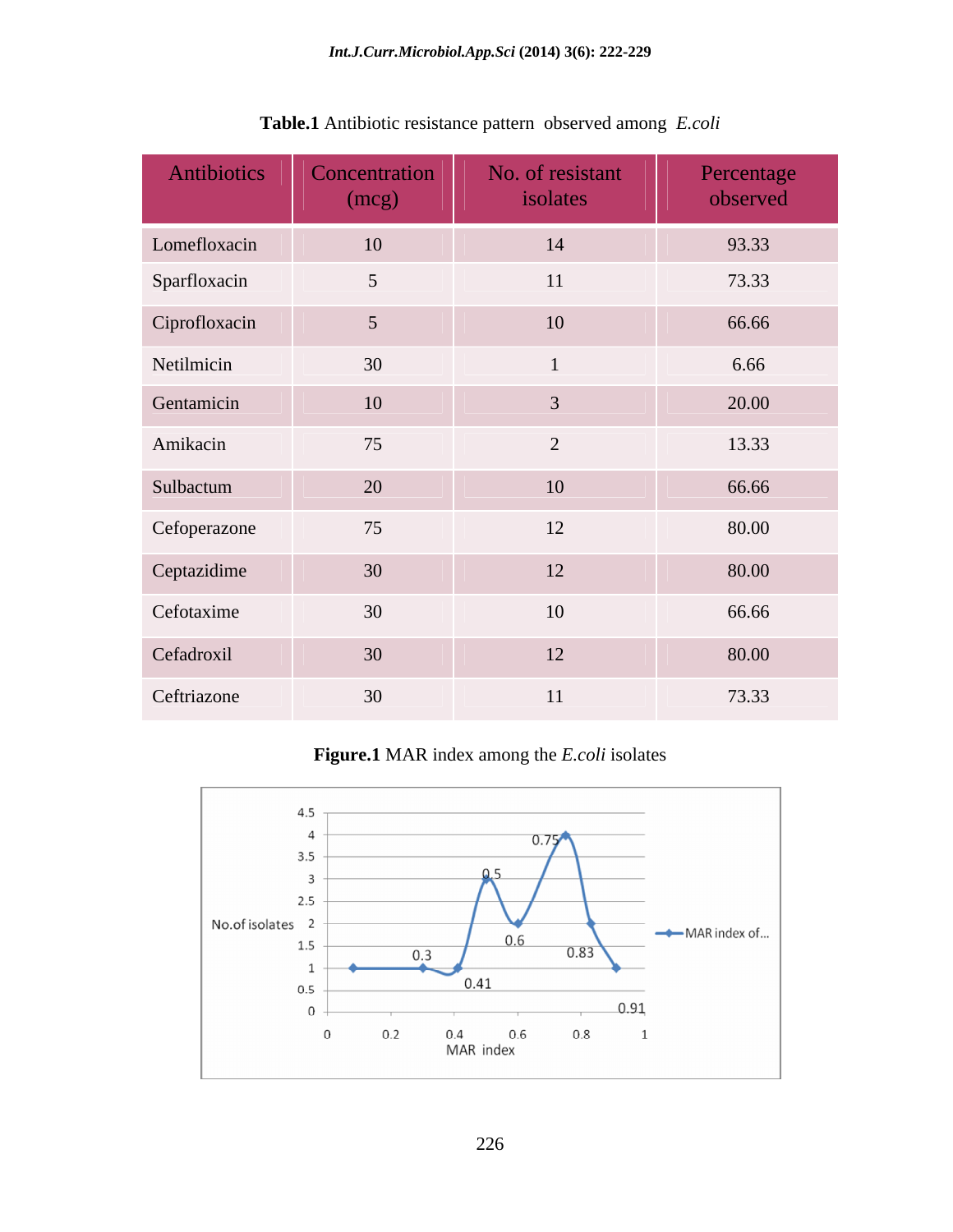| Virulence character     | No. of isolates positive | $(%)$ of Positive isolates |
|-------------------------|--------------------------|----------------------------|
| Mucoid nature           |                          | 33.30                      |
| Hydrophobicity          |                          | 26.66                      |
| Hemolysin production    |                          | 26.66                      |
| Biofilm production      | 11                       | 73.30                      |
| Penicillinase producers |                          | 33.30                      |

**Table.2** Virulence phenotypes tested among *E.coli* UTI isolates

**Table.3** Antibiotic profile and Virulence phenotypes expressed among *E.coli* isolates with MAR index above 0.6

| Isolate   | Resistance to<br>number of<br>antibiotics tested | Antibacterial resistance<br>phenotype     | Virulence features expressed                                                |
|-----------|--------------------------------------------------|-------------------------------------------|-----------------------------------------------------------------------------|
| Isolate 1 | 11                                               | CFP,CF,CD,CTX,CPZ,AMK,                    | Biofilm+; Hemolysin+; Hydrophobic +                                         |
|           |                                                  | NET, SF, CIP, LM, SLB                     | $\frac{1}{2}$ Penicillinase producers +                                     |
| Isolate 2 | 10                                               | CFP,CF,CD,CTX,CPZ,GEN<br>SF, CIP, LM, SLB | Biofilm+; Hemolysin+; Hydrophobic + ;<br>Penicillinase producers $+$        |
| Isolate 3 |                                                  | CFP,CF,CD,CTX,CPZ,GEN<br>SF, CIP, LM, SLB | $\vert$ Biofilm+; Hemolysin+; Hydrophobic +;<br>Penicillinase producers $+$ |
| Isolate 4 | 09                                               | CFP,CF,CD,CTX,CPZ, SF,<br>CIP,LM,SLB      | Biofilm+ Hemolysin-; Hydrophobic +;<br>Penicillinase producers $+$          |
| Isolate5  | 09                                               | CFP,CF,CD,CTX,CPZ, SF,<br>CIP,LM,SLB      | Biofilm+; Hemolysin-; Hydrophobic +;<br>Penicillinase producers $+$         |
| Isolate 6 | 09                                               | CFP,CF,CD,CTX,CPZ, SF,<br>CIP,LM,SLB      | Biofilm+; Hemolysin-; Hydrophobic +;<br>Penicillinase producers $+$         |
| Isolate7  | 09                                               | CFP,CF,CD,CTX,CPZ, SF,<br>CIP,LM,SLB      | Biofilm+; Hemolysin-; Hydrophobic +;<br>Penicillinase producers $+$         |
| Isolate8  | 08                                               | CFP,CF,CD,CTX,CPZ,<br>CIP,LM,SLB          | Biofilm+; Hemolysin-; Hydrophobic -;<br>Penicillinase producers -           |
| Isolate9  | 08                                               | CFP,CF,CD,CTX,CPZ,<br>CIP, LM, SLB        | Biofilm+; Hemolysin-; Hydrophobic -;<br>Penicillinase producers -           |

pathogenicity of *E.coli*, especially in the mucosal barriers, damage effect or more severe forms of infection. At high immune cells, and gain enhanced access to concentrations, HlyA is able to lyse host nutrients and iron stores (Justyna erythrocytes and nucleated host cells, a Bien,2012; Johnson,1991). In the present process that may enable extraintestinal study 4 isolates (26.66%) of *E.coli* showed

pathogens like UPEC to better cross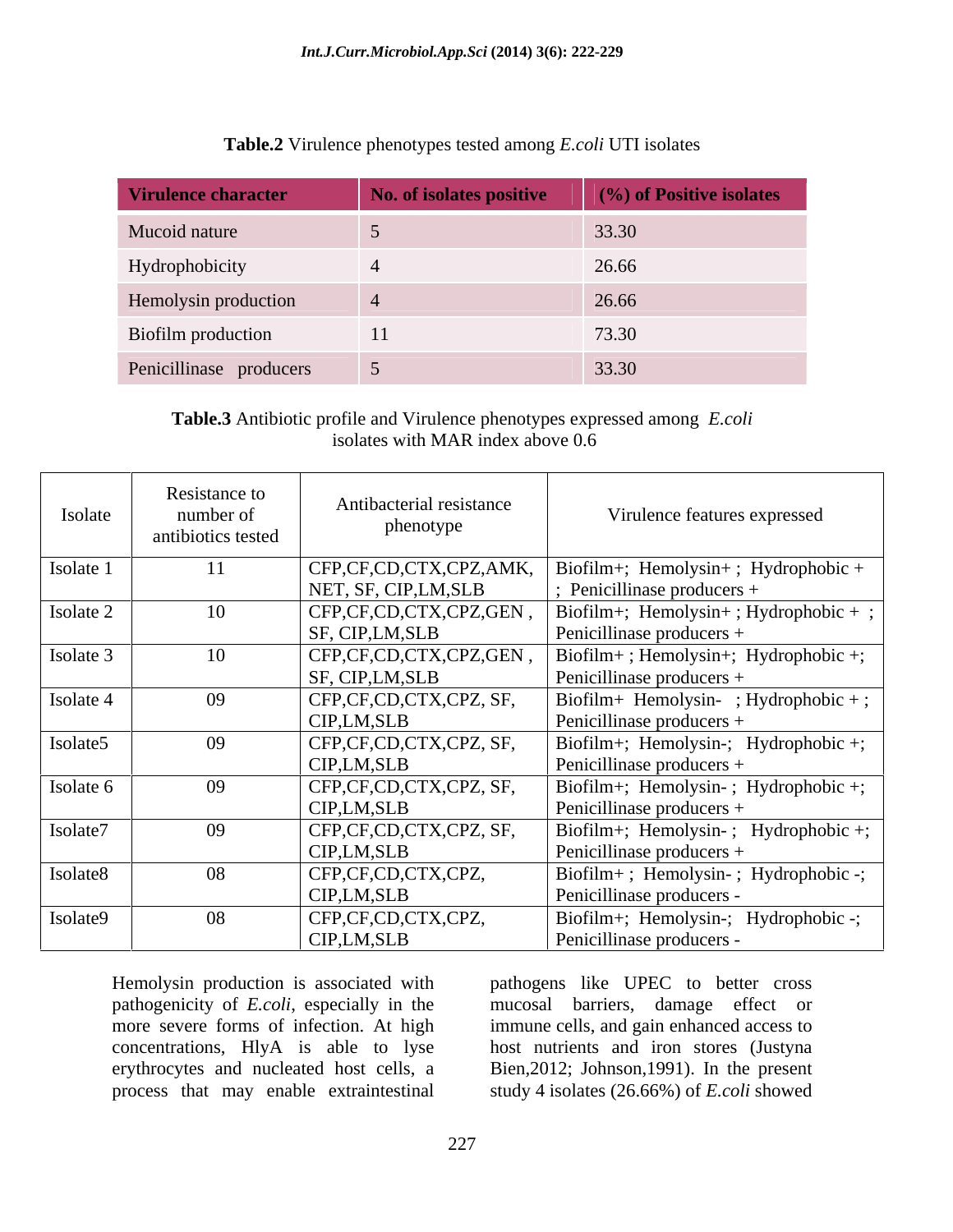epithelial cells. Hemolysin production has pathogenicity (Naveen *et al*,2005;Raksha *et al*,2003 and Jhonson *et al*,2002).

observed more lethal with dermonecrotic and toxic effects on series of host tissues and cells including RBCs, leucocytes, **References** epithelial and endothelial cells. The frequency of isolation of hemolytic *E.coli*<br>Marmoin BP. Practical Medical significantly associates with the severity of infection. Similar percentage of strains and the strains intervolutional strains in the strains of the strains of the strains of the strains of the strains of the strains of the strains of the strains of the strains of the were observed to produce penicillinase with 10 isolates resistant to sulbactam. The mechanism for resistance to  $\frac{1}{2}$  and  $\frac{1}{2}$  Diseases in America. Sulbactam is basically due to TEM-1  $\beta$ lactamase due to either an alteration in the Services. Public Health Service. control of gene expression or simply to an increase in the number of copies of the  $\beta$ lactamase gene in the plasmids.

Table 3 gives a comparative analysis of  $07-5512:587-619$ . Antibiotic profile and Virulence James G Cappunccino and Natalie phenotypes expressed among *E.coli* Sherman 2001. Microbiology<br>isolates with MAR index above 0.6. All laboratory manual.6thedition. Pearson the organisms with MAR index above 0.6 were positive for 2 or more virulence Johnson JR.1991.Virulence factor in E.coli factors and those isolates with MAR index of 10 and above (resistant to 10 and more  $\qquad \qquad$  Rev. 14:81-8. antibiotics) were positive for all virulent factors testes for which is alarming. The treatment of *E.coli* infections is bad *.*J lab clin Med 139:155-62. increasingly becoming difficult because of  $Joseph$  O Ehinmidu 2003. Antibiotic combination of multidrug resistance and <br>Susceptibility patterns of urine multiple virulence factors exhibited by the bacterial isolates in

presence of alpha hemolysis around the The knowledge of drug resistance pattern colonies on Blood agar plates. Hemolysin in a particular geographical area will very is known to confer selective advantage to help in control and spread of these the pathogen by releasing iron from lysed infections. Hence the knowledge of trends erythrocytes and enhances pathogenicity in virulence features such as hemolysin by destroying phagocytic cells and production, cell surface hydrophobicity, also been shown previously to influence production are pertinent in evaluating the Hemolysins has been proposed to inflict profiles can greatly enhance the treatment direct cytotoxic effects on renal strategy adopted for UTI causing epithelium.<br>
Alpha-hemolysin producing organisms are<br>
Alpha-hemolysin producing organisms are<br>
Alpha-hemolysin producing organisms are<br>
treatment thus improving the outcomes for hemagglutination capability and biofilm pathogenicity of isolate. This knowledge, in addition to the antibiotic sensitivity strategy adopted for UTI causing organisms and could guide the choice for optimal antibiotic therapy for successful treatment thus improving the outcomes for patients with severe UPEC infections.

# **References**

- Collee JG, Duguid JP, Fraser AG, Marmoin BP. Practical Medical Microbiology. 13thedition. Churchill livingstone.
- Griebling TL. Urinary tract infection in women. In: Litwin MS, Saigal CS, eds. *Urologic Diseases in America.* Department of Health and Human Services, Public Health Service, National Institutes of Health, National Institute of Diabetes and Digestive and Kidney Diseases. Washington, D.C.: GPO; 2007. NIH publication 07 5512:587 619.
- James G Cappunccino and Natalie Sherman 2001. Microbiology laboratory manual.6thedition, Pearson education.
- urinary tract infection .Cli Microbiol Rev. 14:81-8.
- Johnson JR, RussoT A, 002.Exraintestinal pathogenic *Escherichia coli :* the other
- organism. Zaria,Nigeria.Tropical Journal ofJoseph O Ehinmidu 2003.Antibiotic Susceptibility patterns of urine bacterial isolates in